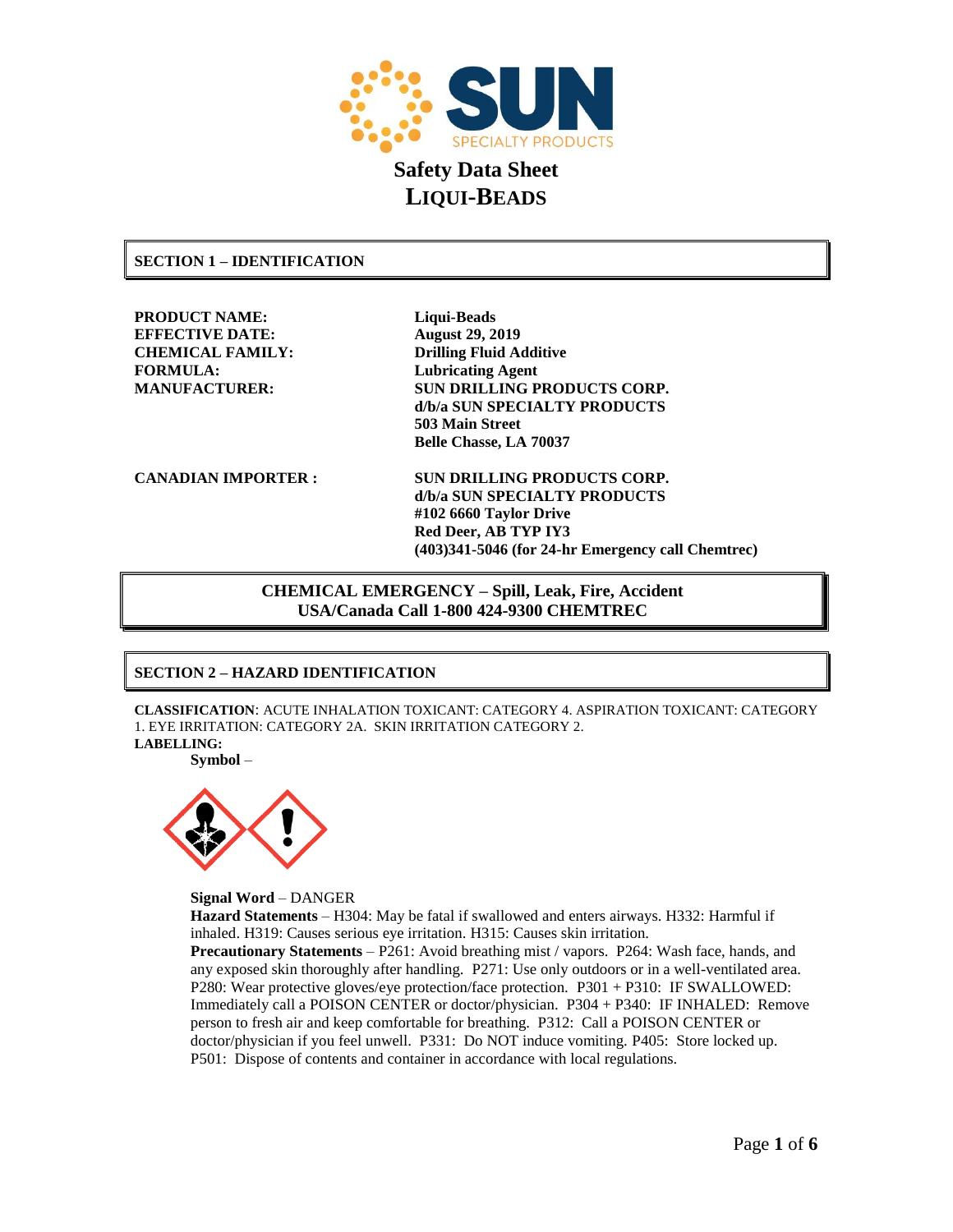

## **SECTION 3 – COMPOSITION/INFORMATION ON INGREDIENTS**

| <b>HAZARDOUS INGREDIENT</b><br>1-Dodecene, dimer | <b>PERCENT</b><br>>85 | <b>CAS NUMBER</b><br>62132-67-6 | PEL<br><b>NE</b>                  |
|--------------------------------------------------|-----------------------|---------------------------------|-----------------------------------|
| Copolymer beads                                  | $1 - 10$              | 9052-95-3                       | <b>NE</b>                         |
| Distillates (petroleum), hydrotreated            |                       |                                 |                                   |
| heavy naphthenic                                 | $1 - 3$               | 64742-52-5                      | $5 \text{ mg/m}^3 \text{ (mist)}$ |
| Fatty acids, tall oil                            | $.5 - 1.5$            | 61790-12-3                      | <b>NE</b>                         |
| Acyclic amide                                    | $1-2$                 | NE                              | <b>NE</b>                         |

**The criteria for listing components in the composition are as follows: Carcinogens are listed when present at 0.1% or greater; components which are otherwise hazardous according to OSHA are listed when present at 1.0% or greater. Non-hazardous components may be listed at 3.0% or greater if not proprietary in nature. This is not intended to be complete compositional disclosure. Refer to Section 14 for applicable states right-to-know and other regulatory information.**

### **EMERGENCY OVERVIEW**

#### **APPEARANCE/ODOR:**

Clear Yellow to Amber Liquid/Mild Oily Odor

### **SHORT TERM EXPOSURE**

**GENERAL:** No significant adverse health effects are expected to develop with normal use. Product can be a slipping hazard, good housekeeping is required.

**EYES:** Slight to moderate irritant.

**SKIN:** Persons with pre-existing skin disorders may experience slight irritation.

**INHALATION**: Product is moderately toxic through inhalation - Acute toxicity (Rat) 4 hours LC50 >5 mg/l, as aerosol. Persons with pre-existing respiratory disorders may experience slight irritation. Respiratory protection for oil mist is recommended during operations where mists or vapors are generated (e.g., heating). Not expected to be a respiratory sensitizer.

**INGESTION:** Aspiration hazard if swallowed. Can enter lungs and cause damage. Do not induce vomiting. If vomiting occurs, head should be kept low so that vomit does not enter the lungs. Get medical attention immediately.

**ASPIRATION INTO LUNGS:** Small amounts of liquid entering the lungs during ingestion or vomiting can cause chemical pneumonitis or pulmonary edema.

**LISTED CARCINOGEN: NTP RoC-** Not listed. **IARC MONOGRAPHS –** Not classified.

## **SECTION 4 – FIRST AID MEASURES**

**EYE CONTACT -** In case of eye contact, flush immediately with Water for a minimum of 15 minutes; seek medical attention if contact irritation persists.

**SKIN CONTACT** – If contact with skin results in irritation, wash thoroughly with soap and water. If product has been injected or otherwise entered into or under the skin, seek immediate medical attention even in the absence of symptoms.

**INHALATION** - If affected by inhalation, remove to fresh air. Seek medical attention.

**INGESTION** - If swallowed, do not induce vomiting as this may result in aspiration into the lungs; seek immediate medical attention.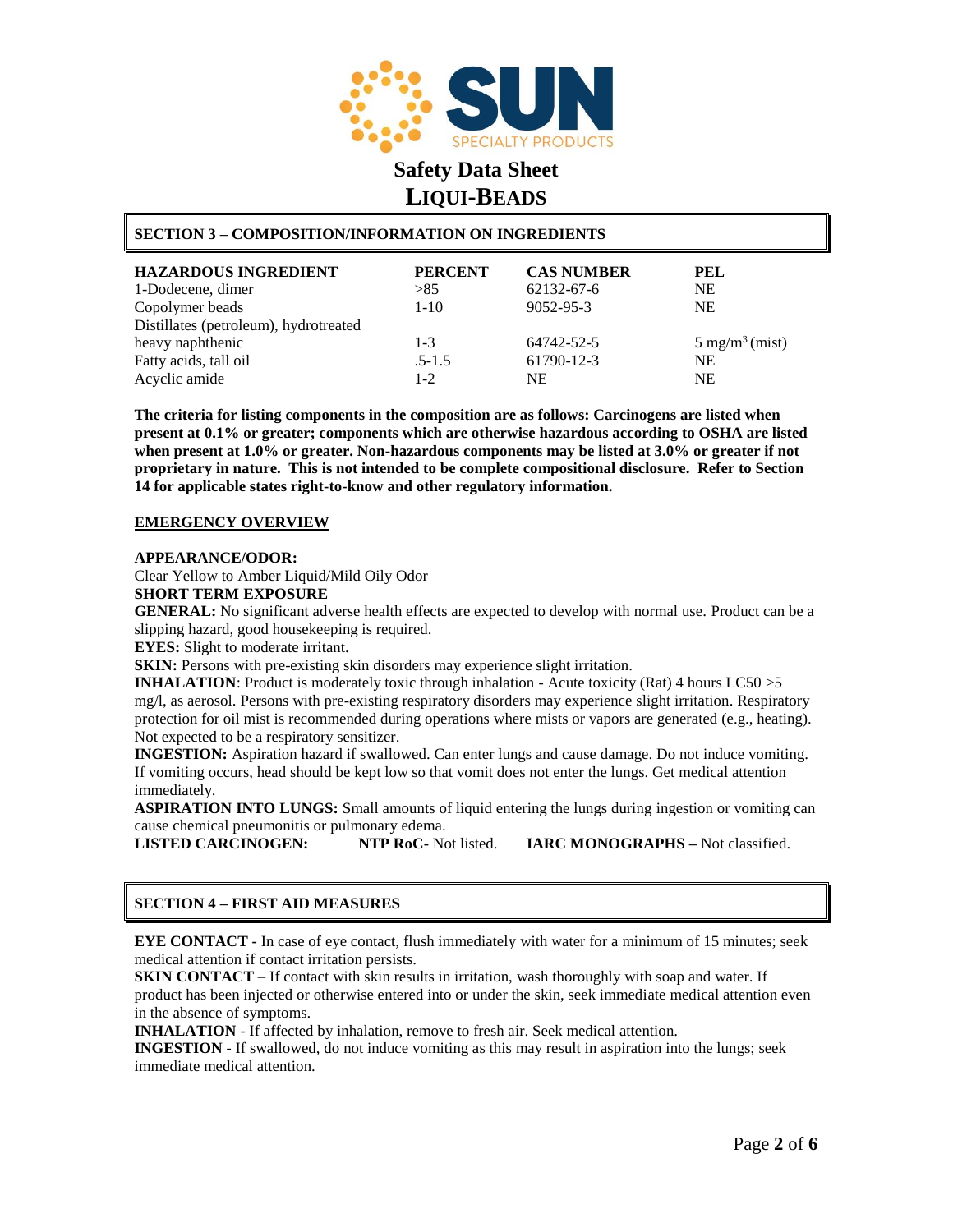

### **SECTION 5 – FIRE FIGHTING MEASURES**

**EXTINGUISHING MEDIA:** Do not use water spray; use alcohol-resistant foam, dry powder or carbon dioxide.

**DECOMPOSITION PRODUCTS:** Fire may generate Carbon Oxides, Nitrogen Oxides.

**LOWER FLAME LIMIT:** ND

### **HIGHER FLAME LIMIT:** ND

**UNUSUAL FIRE AND EXPLOSION HAZARDS:**Excessive ambient temperature may cause pressure rise in sealed containers, with risk of bursting; cool containers with water. Keep unnecessary people away. **FIRE FIGHTING EQUIPMENT:** Fire Fighters and others exposed to products of combustion should wear self-contained breathing apparatus. Equipment should be thoroughly decontaminated after use. Do not allow run-off from fire-fighting to enter drains or water courses.

## **SECTION 6 – ACCIDENTAL RELEASE MEASURES**

### **CHEMICAL EMERGENCY NUMBER (24 HOURS): CHEMTREC 1-800-424-9300 USA/CANADA**

**SPILL:** In case of spill, if product cannot be collected by liquids vacuum and recycled, absorb with inert material and dispose of in accordance with applicable regulations. Product as sold would be a nonhazardous industrial waste. Avoid spillage into drains, surface, and ground water. Discharges or spills into or leading to surface waters that cause a sheen must be reported to the National Response Center, (800) 424-8802. **RCRA STATUS:** As sold, product is not a Characteristic or Listed RCRA hazardous waste.

### **SECTION 7 – HANDLING AND STORAGE**

Handle in accordance with good industrial hygiene and safety practices. These practices include avoiding unnecessary exposure and prompt removal of material from eyes, skin and clothing. Good housekeeping is essential in reducing possible slipping hazards.

**HANDLING AND STORAGE:** Product can accumulate static charges which may act as an ignition source. Store away from oxidizers. Provide sufficient general ventilation during and after application. Avoid prolonged or repeated contact with skin, eyes and clothing. After handling this product, wash hands before eating, drinking or smoking. If necessary, take first aid action shown in Section 4.

### **SECTION 8 – EXPOSURE CONTROL/PERSONAL PROTECTION**

### **GENERAL CONSIDERATIONS:**

Consider the potential hazards of this material (see section 3), applicable exposure limits, job activities, and other substances in the work place when designing engineering controls and selecting protective equipment.

**EYE PROTECTION:** Safety glasses with side shields are recommended as minimum protection. Chemical goggles or faceshield combined with safety glasses should be worn during transfer operations or when there is a likelihood of misting, splashing or spraying of this material.

**RESPIRATORY PROTECTION:** Not normally needed. Use NIOSH-approved respirator for organic vapors if exposure is unknown or exceeds any permissible limits. A particulate air-purifying respirator approved for dust/oil mist is also appropriate.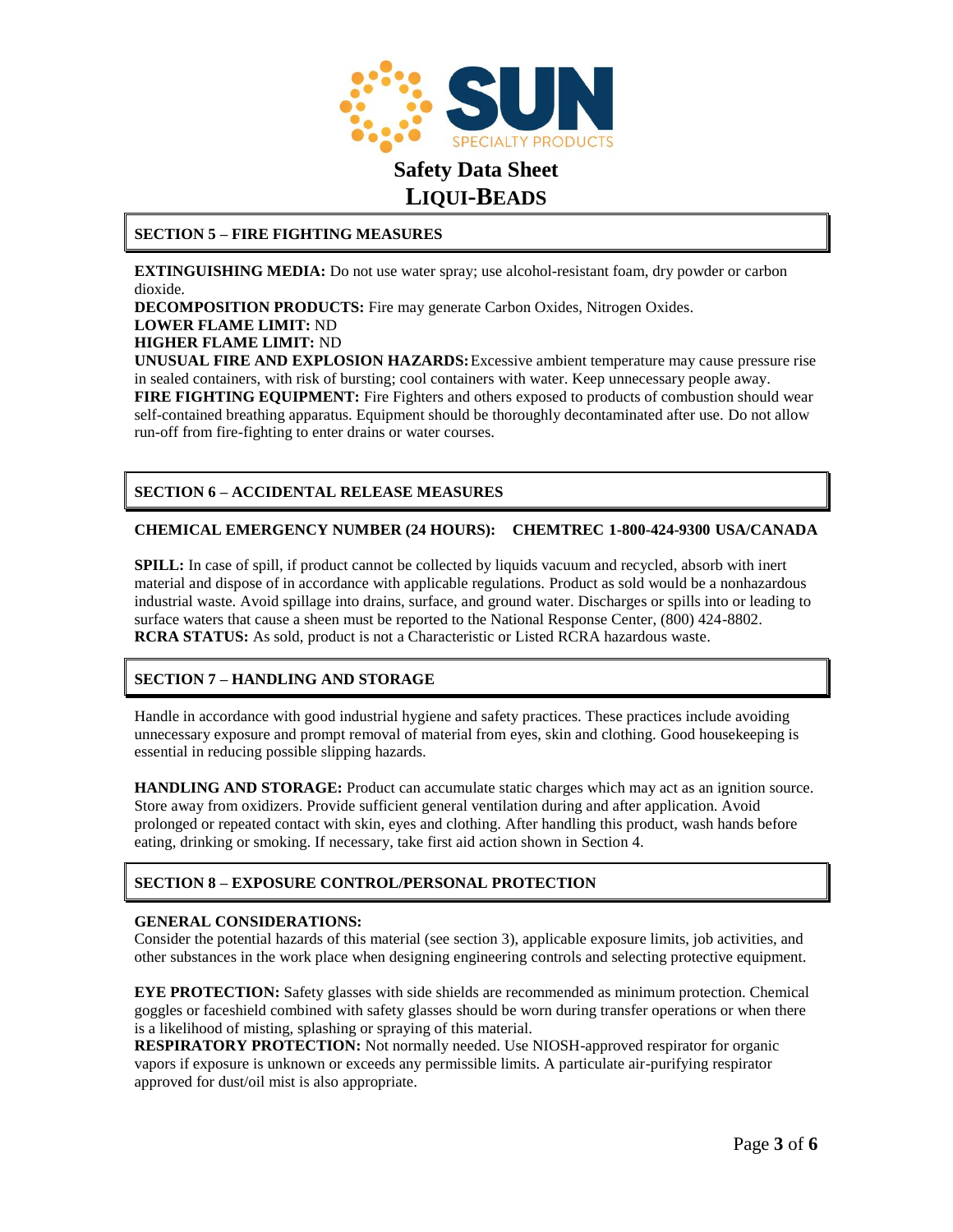

**PROTECTIVE GLOVES:** Wear protective gloves (suggested are PVC, neoprene, nitrile rubber) if irritating to skin.

**VENTILATION:** General or Local exhaust.

**LOCAL EXHAUST:** Recommended in circumstances where general ventilation is limited, personal exposure is above recommended limits, or where respiratory irritation occurs.

**Use NIOSH/MSHA approved respiratory protection equipment when airborne exposure limits are exceeded (see below). Consult the respirator manufacturer to determine appropriate type of equipment for a given application. Observe respirator use limitations specified by NIOSH/MSHA or the manufacturer. Respiratory protection programs must comply with 29 CFR 1910.134.**

**VENTILATION NOTES: Provide general or local ventilation to control exposure levels below airborne exposure limits (see below). The use of local mechanical exhaust ventilation is preferred at sources of air contamination such as open process equipment. Consult NFPA Standard 91 for design of exhaust systems.**

**THRESHOLD LIMIT VALUE:** None established for this Product.

**PROTECTIVE EQUIPMENT:** HMIS PERSONAL PROTECTION: C: Safety Glasses, Gloves, Protective Apron

**The user should read and understand all instructions and limitations supplied with the equipment since protection is usually provided for a limited time or under certain circumstances.**

### **SECTION 9 – PHYSICAL AND CHEMICAL PROPERTIES**

|                                               | <b>APPEARANCE/ODOR:</b>           | Clear Golden to Amber Liquid/ Oily Odor |  |
|-----------------------------------------------|-----------------------------------|-----------------------------------------|--|
|                                               | <b>ODOR THRESHOLD:</b>            | ND.                                     |  |
|                                               | pH:                               | <b>NA</b>                               |  |
|                                               | <b>MELTING POINT:</b>             | <b>ND</b>                               |  |
|                                               | <b>FREEZING POINT:</b>            | $<$ O°F                                 |  |
|                                               | <b>BOILING POINT:</b>             | <b>ND</b>                               |  |
|                                               | <b>FLASHPOINT:</b>                | $>201$ °F                               |  |
|                                               | <b>EVAPORATION RATE:</b>          | <b>ND</b>                               |  |
|                                               | <b>FLAMMABILITY (SOLID, GAS):</b> | <b>NA</b>                               |  |
|                                               | <b>UPPER/LOWER FLAMMABILITY</b>   |                                         |  |
|                                               | <b>OR EXPLOSIVE LIMITS:</b>       | NA.                                     |  |
|                                               | <b>VAPOR PRESSURE:</b>            | ND.                                     |  |
|                                               | <b>VAPOR DENSITY (AIR = 1):</b>   | >1                                      |  |
|                                               | <b>RELATIVE DENSITY</b>           | ND.                                     |  |
|                                               | <b>SPECIFIC GRAVITY</b>           | $0.84$ g/cc                             |  |
|                                               | <b>SOLUBILITY IN WATER:</b>       | Dispersible                             |  |
| <b>PARTITION COEFFICIENT: N-OCTANOL/WATER</b> |                                   |                                         |  |
|                                               | <b>AUTO-IGNITION TEMPERATURE:</b> | <b>ND</b>                               |  |
|                                               | DECOMPOSITION TEMPERATURE:        | ND.                                     |  |
|                                               | VISCOSITY, SUS@100°F:             | 81.2                                    |  |
|                                               |                                   |                                         |  |

**SECTION 10 – STABILITY AND REACTIVITY**

**REACTIVITY:** This material is chemically stable.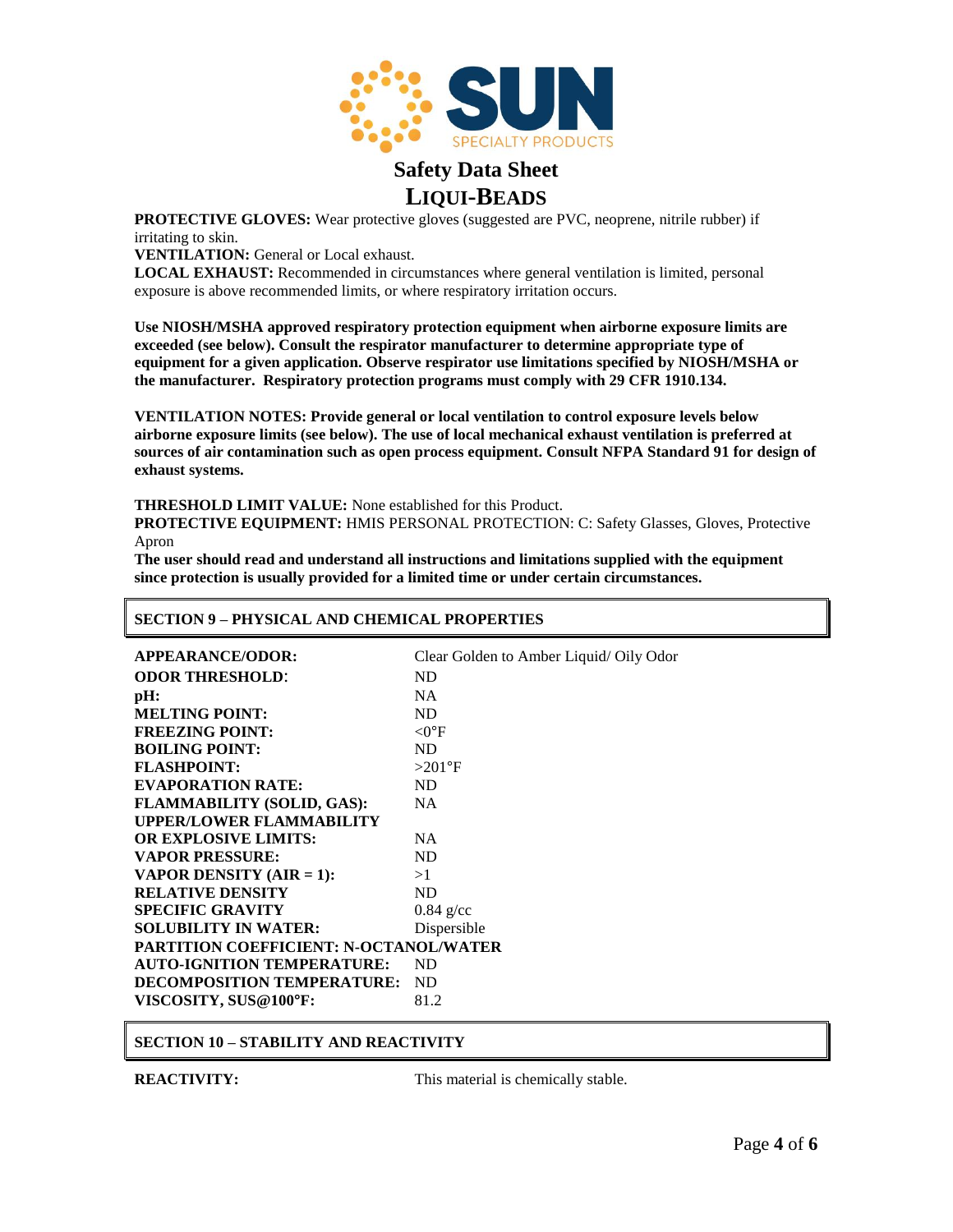

**CHEMICAL STABILITY:** Stable under normal ambient and anticipated storage and handling conditions of temperature and pressure.

### **HAZARDOUS POLYMERIZATION:** Will Not Occur. **CONDITIONS TO AVOID:** Excessive heat, ignition sources. **INCOMPATIBLE MATERIALS:** Avoid oxidizers or oxidizing materials.

## **SECTION 11 – TOXICOLOGICAL INFORMATION**

**ACUTE TOXICITY:** There is no evidence associating single exposure to the substance with a consistent and identifiable toxic effect.

**SKIN CORROSION/IRRITATION:** Persons with pre-existing skin disorders may experience slight irritation.

**SERIOUS EYE DAMAGE/IRRITATION:** May be irritating to eyes on direct contact.

**RESPIRATORY OR SKIN SENSITIZATION:** None expected.

**GERM CELL MUTAGENICITY:** ND

**CARCINOGENICITY:** ND

**REPRODUCTIVE TOXICITY:** ND

**STOT\*-SINGLE EXPOSURE:** There is no evidence associating single exposure to the substance with a consistent and identifiable toxic effect.

**STOT\*- REPEATED EXPOSURE:** There is no evidence associating repeated exposure to the substance with a consistent and identifiable toxic effect.

**ASPIRATION HAZARD:** Small amounts of liquid entering the lungs during ingestion or vomiting can cause chemical pneumonitis or pulmonary edema.

\*Specific Target Organ Toxicity

## **SECTION 12 – ECOLOGICAL INFORMATION**

**Data from laboratory studies and from scientific literature is noted below if available.**

## **SECTION 13 – DISPOSAL CONSIDERATIONS**

**WASTE DISPOSAL:** Follow applicable governing regulations for disposal. Product as sold is not a Listed or Characteristic waste per RCRA.

## **SECTION 14 – TRANSPORTATION INFORMATION**

**The data provided in this section if for information only. The description shown may not apply to all shipping situations. Consult 49 CFR, or appropriate regulations to properly classify your shipment for transportation.**

| UN PROPER SHIPPING NAME:                     | NON-REGULATED                            |
|----------------------------------------------|------------------------------------------|
| <b>TRANSPORT HAZARD CLASS AND LABEL: N/A</b> |                                          |
| UN/NA NUMBER:                                | N/A                                      |
| <b>HARMONIZED CODE/TARIFF CODE</b>           | 3902.90.0050                             |
| PACKAGING SIZE:                              | 55-Gallon Drums, or 275/550-Gallon Tanks |
| <b>REPORTABLE OUANTITY:</b>                  | None                                     |